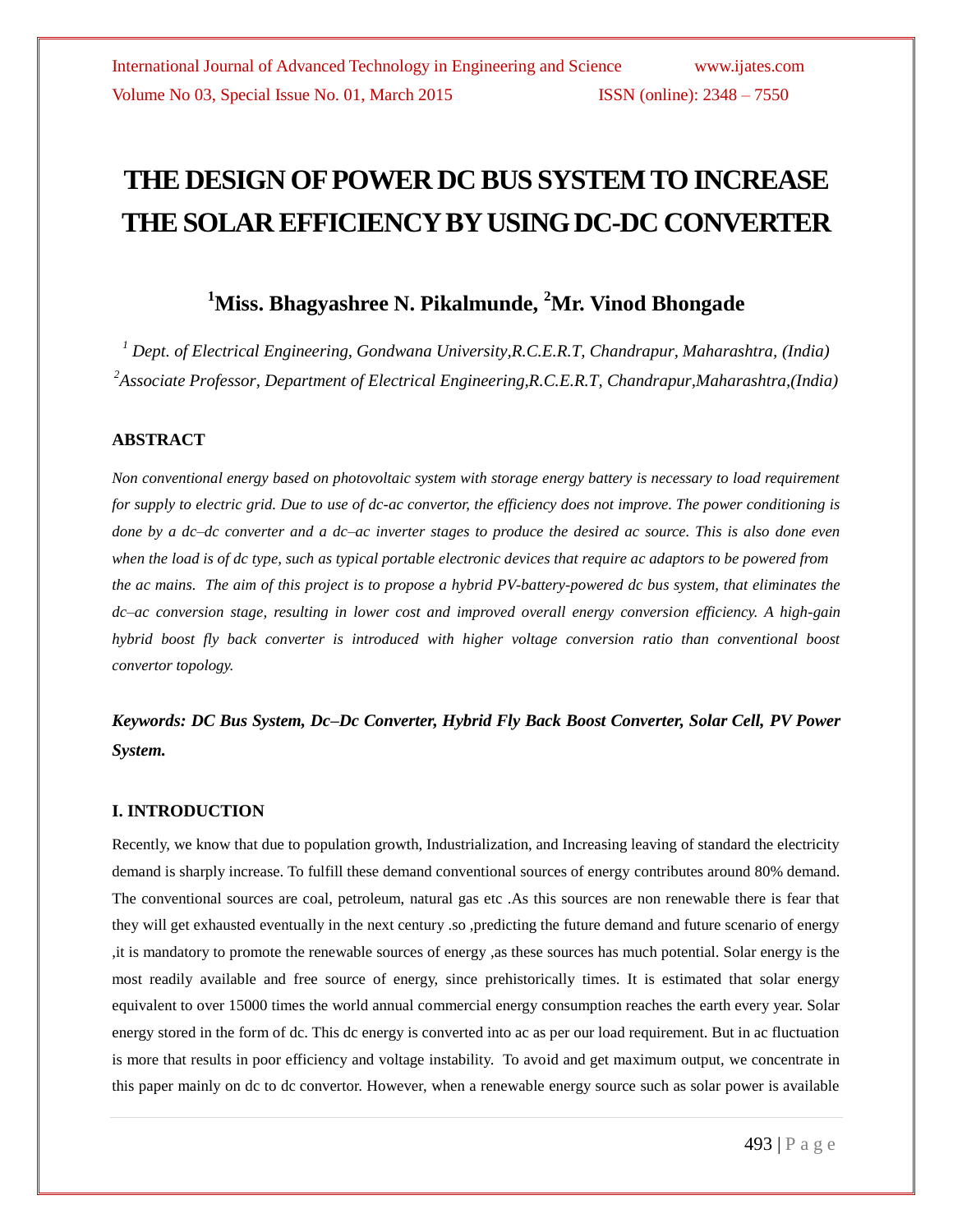and since it is dc in nature. For that PV panel is required. The PV panel varying wattages available from a few watts to several hundred watts per panel. A DC load center for hooking up the batteries, and charge controller, and PV panels. Note that AC is not handled by your DC load center.

#### **1.1. Buck Converters (DC-DC) structure**

A buck converter (dc-dc) is shown in Fig. Only a switch is shown, for which a device as described earlier belonging to transistor family is used. Also a diode (termed as freewheeling) is used to allow the load current to flow through it, when the switch (i.e., a device) is turned off. The load is inductive (R-L) one. In some cases, a battery (or back emf) is connected in series with the load (inductive). Due to the load inductance, the load current must allowed path, which provided by diode. Otherwise, in absence of above diode, the high induced emf of the inductance, as load current tends to decrease, it may cause damage to switching device. If switching device used is thyristor, this circuit is called as a step-down chopper, as output voltage is normally lower than the input voltage. Similarly, this dc-dc converter is termed as buck one, due to reason given later one, due to reason given later.



**Fig .1: Buck Converters (DC-DC)**

# **II. AN OVERVIEW OF PROPOSED WORK**

A new approach to power generation using solar structure and DC-DC converter is presented. And which has higher efficiency and lower cost in compare to other methods of AC power generation. Initially, we investigate the effect of voltage on the efficiency of the system. And also calculate to the overall efficiency of the system.

In this project, both hardware and software setups are used. The hardware setup consists of PV panel, DC-DC converter, comparator, DC Bus, microcontroller, relay. With the help of hardware setup observe the output voltage and also observation of efficiency.

In the software setup, MATLAB software is used to understand the graphical nature of temperature by simulation. For that Embedded C programming is prefer to use.

The following steps to make a module:

- 1. The hardware and software setup are used.
- 2. Hardware setup consists of different components.
- 3. Observe the compares of voltage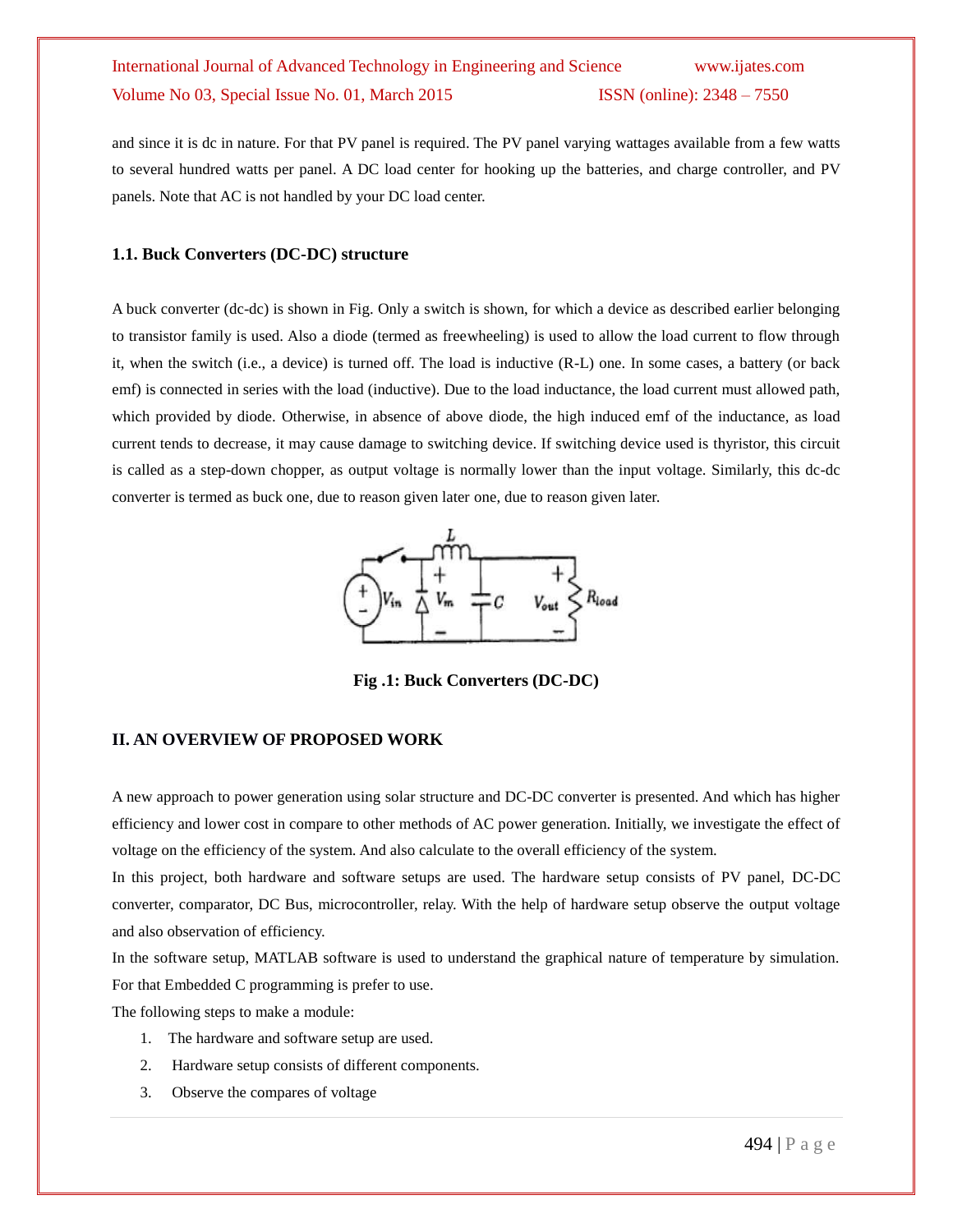4. Observe efficiency of the system.

#### **III. HARDWARE REQUIREMENT**

- DC-DC Converter
- Microcontroller IC 89c51
- Comparator
- PV panel with Battery
- Relay
- Digital Multi-meter

#### **3.1. DC-DC Converter**

DC-DC Convertor is an electronic circuit which converts a source of direct current (DC) from one voltage level to another. DC to DC converters are important in portable electronic devices such as cellular phones, laptops computers, which are the supplied with power from batteries primarily. Such electronic devices often contain the several sub-circuits, each with its own voltage level requirement different from that supplied by the battery or an external supply (sometimes higher or lower than the supply voltage). Additionally, the battery voltage declines as its stored power is drained. Switched DC-DC converters offer a method to increase voltage from a partially lowered battery voltage thereby saving space instead of using multiple batteries to accomplish the same thing. Most DC-DC converters also regulate the output voltage. Some exceptions include high-efficiency LED power sources. In that paper the DC-DC Converter supply electricity to the battery with is connected to the relay as well as Auxiliary supply. As shown in the fig.



**Fig. 2: Basic Structure of the System**

## **3.2. Microcontroller IC 89C51**

The microcontroller IC 89c51 receive signal from Amplifier LM324 in the form of one (1) at a set limit of 6volt dc from solar panel through LM324.If the panel generates t low signal than 6 volts then this LM324 gives zero(0)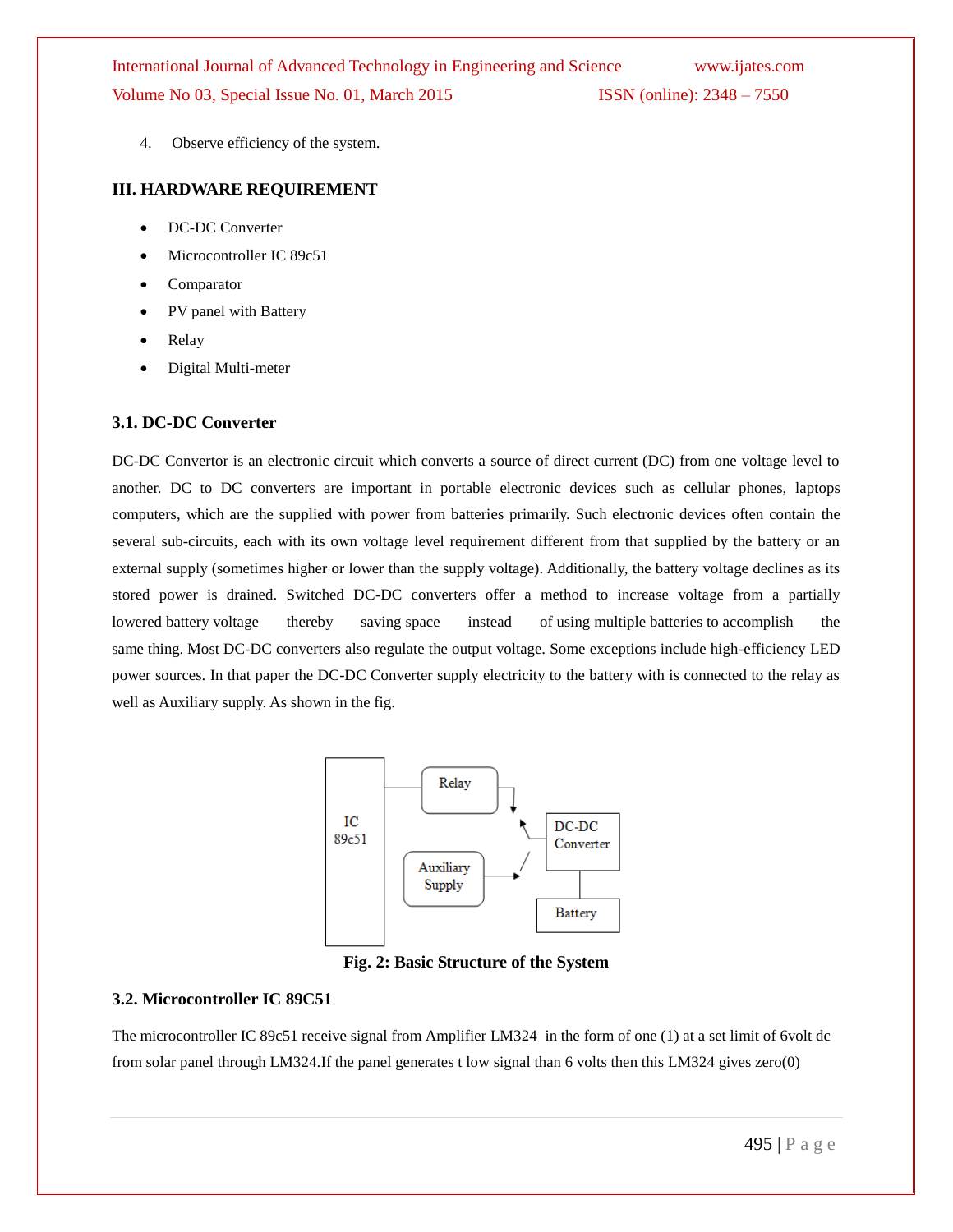signal to the microcontroller IC 89c51. The IC also used to control the relay device for switching purpose. It consists of crystal oscillator device this device to generate the trigger signals of 12MHz.



#### **3.3. Comparator**

In this paper, two comparator amplifier IC LM324 is used .The comparator amplifier IC LM324 which finally goes to battery and the second amplifier IC LM324 gives signal from auxiliary supply to the battery .This two comparator compares' the signals from solar and auxiliary supply and gives the output.



#### **3.4. PV panel with Battery**

The Solar energy is the most readily available and free source of energy, since prehistorically times. Solar energy stored in the form of dc. This dc energy is converted into ac as per our load requirement. The solar panel receiving the sun rays and which generate 6volts dc which signals to provide amplifier. These amplifiers IC LM324 send the signal to the microcontroller.



**Fig. 5: Solar Panel**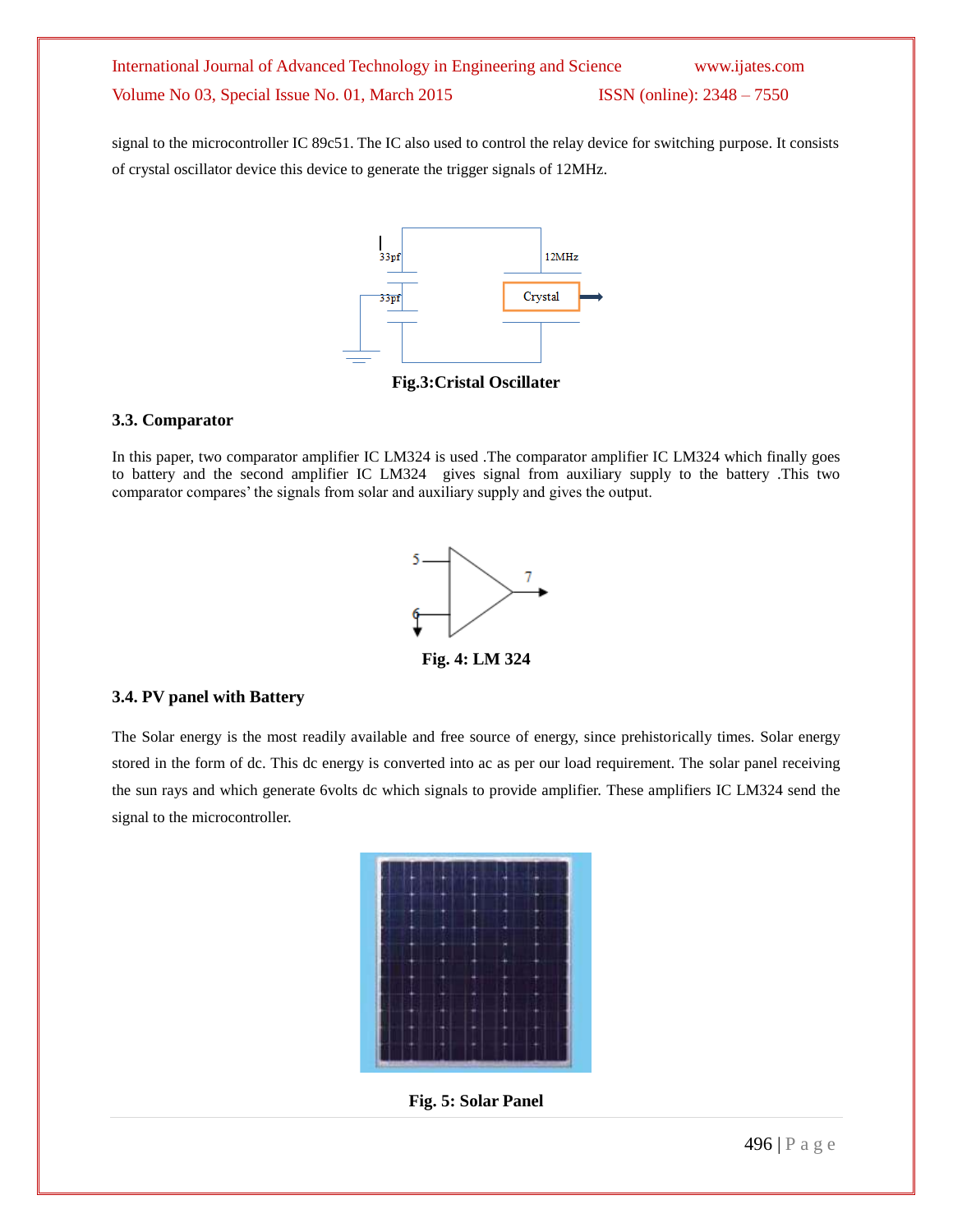The solar energy is used to generate the electrical signal and this electrical energy stored in the battery".

#### **3.5. Relay**

The Relay is used to reverse the supply to change the mode i.e. to switch form DC supply to the auxiliary supply. It is used for Domestic Appliances, Office Machines, Audio Equipment, Coffee-Pots, Control units, etc. Hear the relay is used to the purpose of activation of the switch. In this project the relay is used to control of the DC signals.



**Fig. 6: Relay Circuit Diagram**

## **3.6. Digital Multimeter**

The digital millimeter reads the output from the battery .here the use of millimeter for to read the value of two signals one is from solar system and another is from auxiliary supply and compares both values with the help of tow comparator amplifiers IC LM324 and display the beneficial value of the system.

# **IV. WORKING OF THE MODEL**

From block diagram it consists of different types of blocks like solar panel, comparators, microcontroller IC 89c51, relay, rectifier, DC-DC converter, battery. Firstly the solar panel receives sunlight to convert into electricity and these energy fed to the first comparator amplifier LM324.the comparator fed the signal to microcontroller IC 89c51.the IC69c51 take signal from comparator amplifier and fed to the relay device in the form of 1 signal at a constant voltage 6v.During the operation relay connected to the DC-DC converter with battery & the load gives the constant energy from battery device.

If the solar panel generates the less energy than 6v dc the first comparator fed the signal to microcontroller IC89c51 in the form 0 signal. Then that time relay will switch from DC-DC converter at the same auxiliary supply is connected to the DC-Dc converter and this device stored the energy in the battery, finally this result compare through two comparator amplifier with the help of digital multi-meter.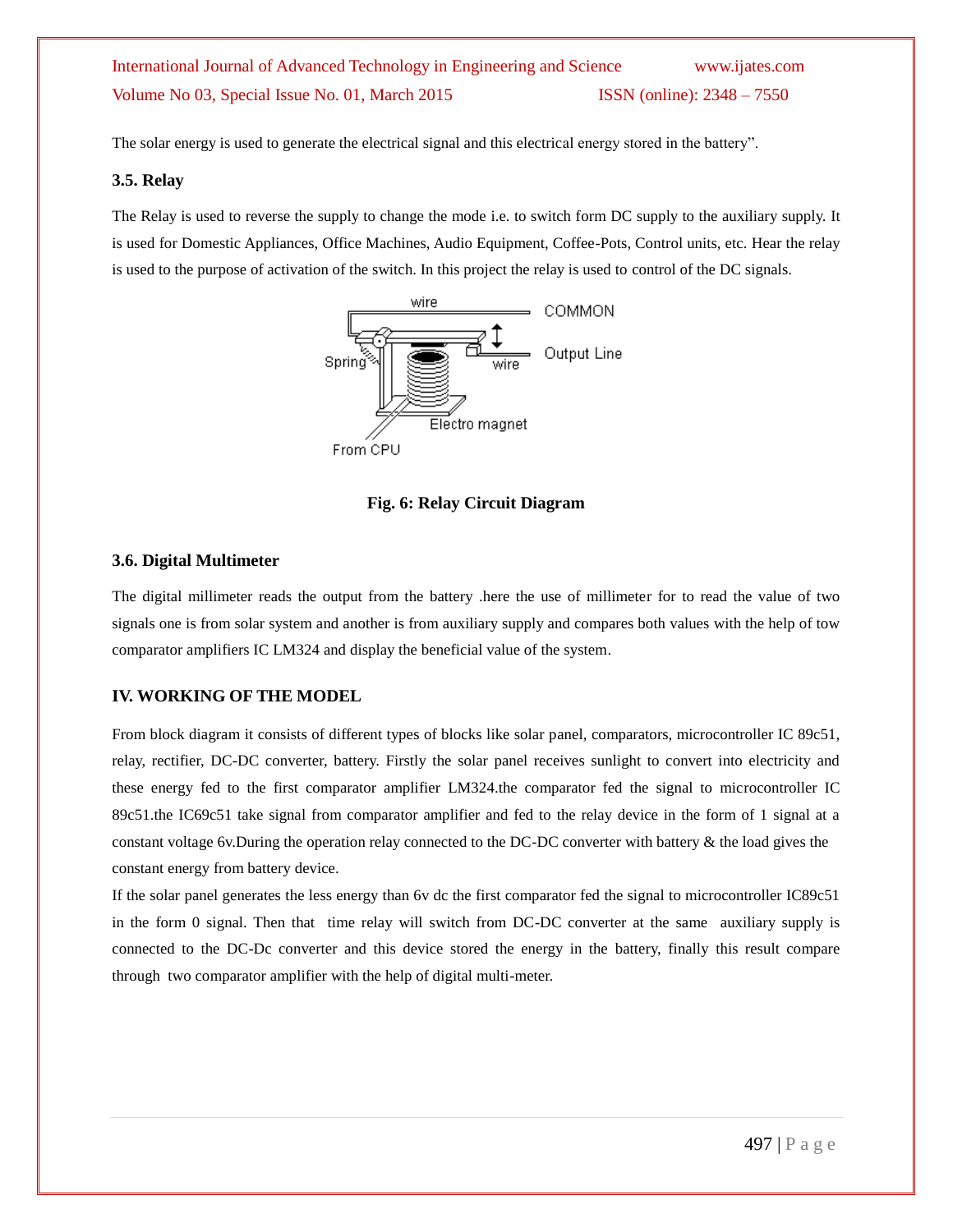



**Fig .7: Block Diagram**

**V. COMPARISM RESULT**

| <b>IRRADIANCE</b> | <b>CURRENT</b> | <b>VOLTAGE</b> |
|-------------------|----------------|----------------|
| 1000              |                | 16             |
| 800               |                | 14             |
| 600               | 0.5            | 10             |



# **VI. SIMULATION RESULTS**



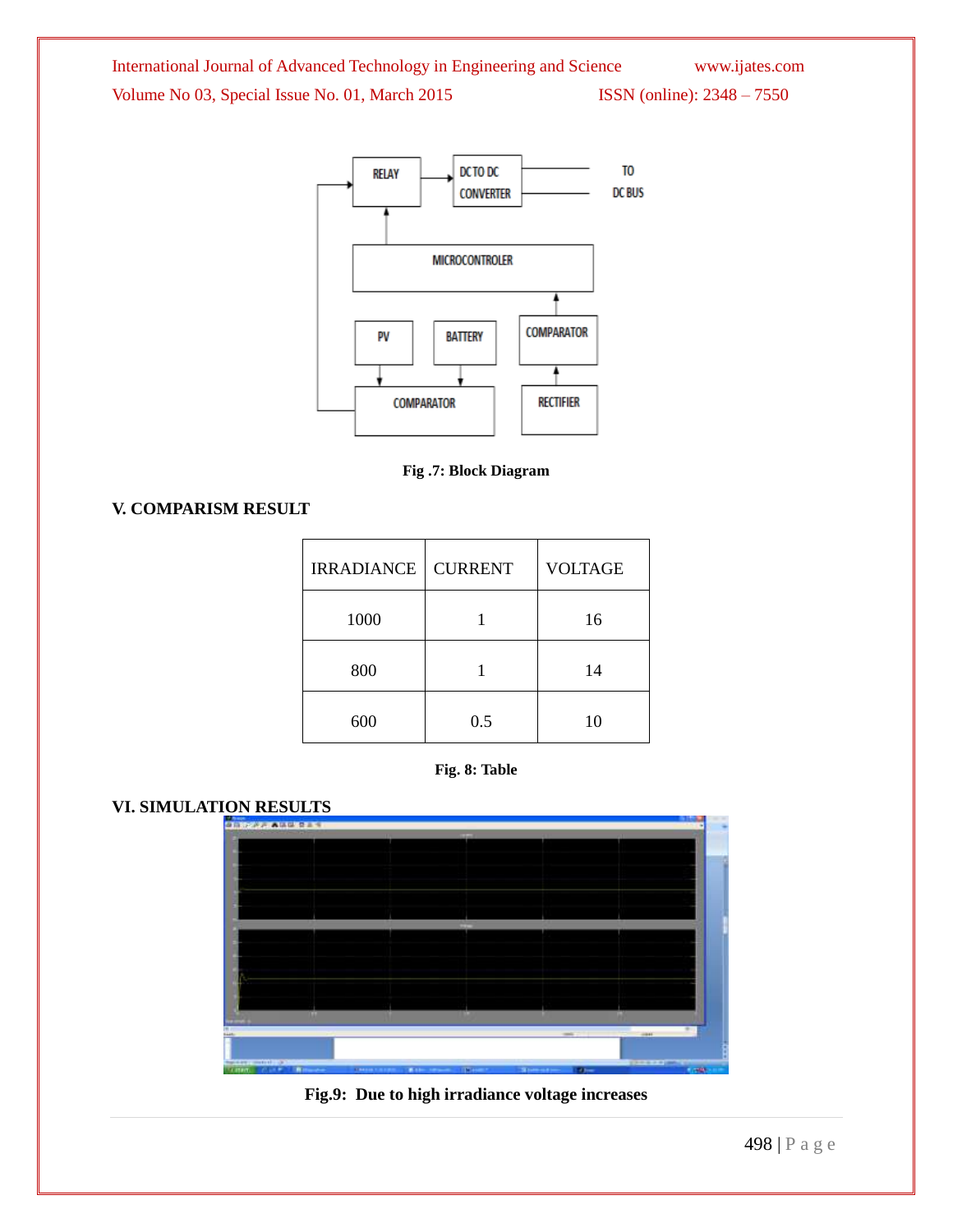$(Irradiance = 1000, Voltage = 16v, Current =1amp)$ 



**Fig.10: Due to high irradiance voltage decreases**

 $(Irradiance = 800, Voltage = 14v, Current =1amp)$ 



**Fig.11: Due to high irradiance voltage decreases**

 $(Irradiance = 600, Voltage = 10v, Current = 0.5amp)$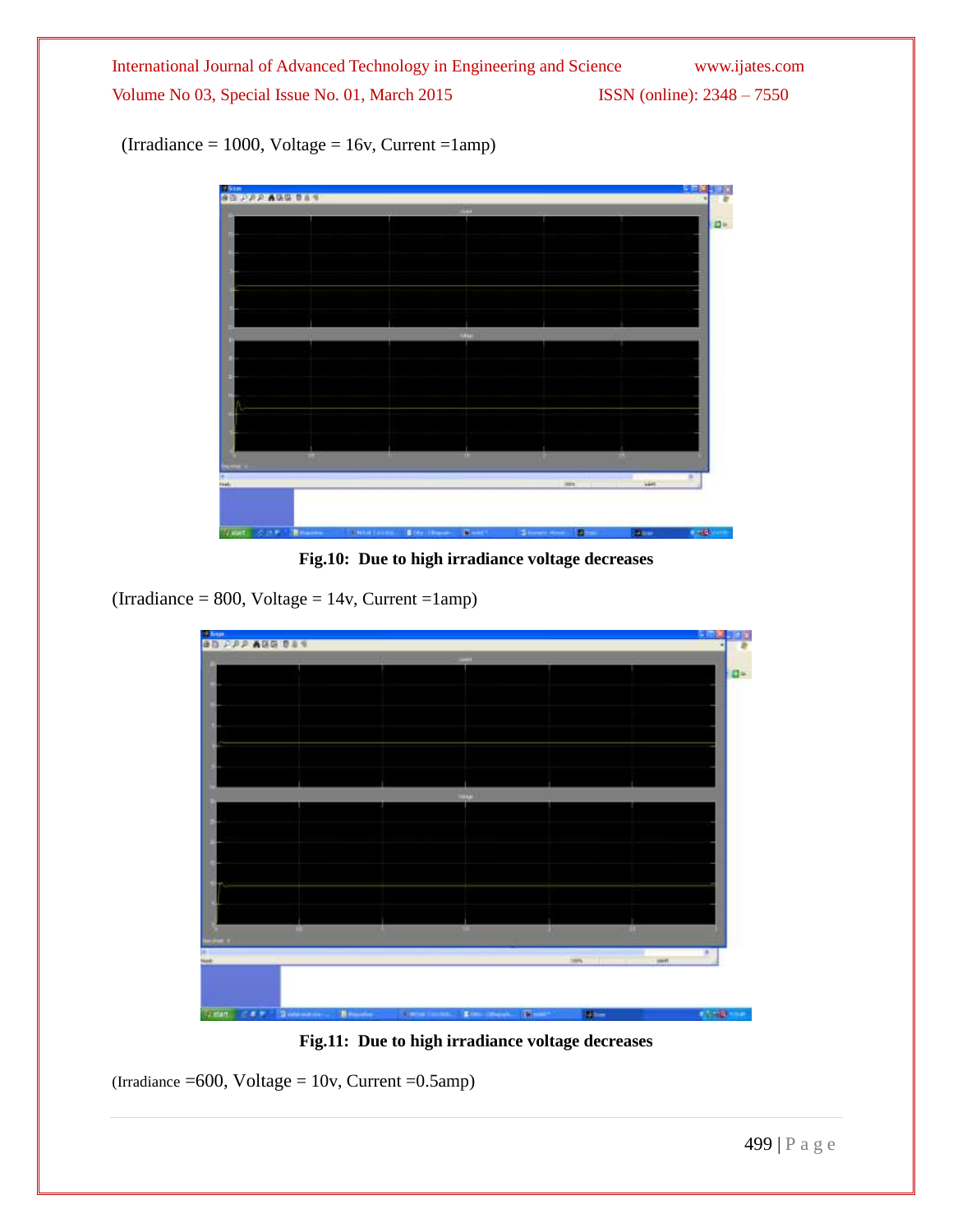## **VII. RESULT**

From hardware result and mat lab simulation result we observed that the due to used of DC-DC converter and a hybrid PV-battery-powered dc bus system, that eliminates the dc–ac conversion stage, resulting in lower cost and improved overall energy conversion efficiency.

## **VIII. CONCLUSION**

We conclude that, when the load is of dc type, such as typical portable electronic devices that require ac adaptors to be powered from the ac mains. The aim of project is to propose a hybrid PV-battery-powered dc bus system that eliminates the dc–ac conversion stage, resulting in lower cost, improved overall energy conversion efficiency. A high-gain hybrid boost–fly back converter is, also introduced with several times higher voltage in higher dc bus levels and lower cable conduction losses.

#### **REFERENCES**

- [1]. S.Y. Tsen, J. S .Kuo, S. W. Wang, and C .T .Hsieh, "Buck–boost combined with active clamp fly back converter for PV power system," in Proc. IEEE Power Electron. Spec. Conf., 2007, pp. 138–144.
- [2]. Dylan Dah-Chuan Lu, Member, IEEE, and Vassilios G. Agelidis, Senior Member, IEEE. "Photovoltaic-Battery-Powered DC Bus System for Common Portable Electronic Devices".
- [3]. L. Huber and M. M. Jovanovic, "A design approach for server power supplies for networking," in Proc. IEEE-APEC'00 Conf., 2000, pp.1163–1169.
- [4]. Battery Council International. Battery recycling [Online]. Available:http://www.batterycouncil.org/LeadAcidBatteries/BatteryRecycling/tabid/71/Default.aspx
- [5]. F. Blaabjerg, Z. Chen, and S. B. Kjaer, "Power electronics as efficient interface in dispersed power generation systems," IEEE Trans. Power Electron., vol. 19, no. 5, pp. 1184–1194, Sep. 2004.
- [6]. S. B. Kjaer, J. K. Pedersen, and F. Blaabjerg, "A review of single-phase grid-connected inverters for photovoltaic modules," IEEE Trans. Ind. Appl., vol. 41, no. 5, pp. 1292–1306, Sep./Oct. 2005.
- [7]. F. Blaabjerg, R. Teodorescu, M. Liserre, and A. V. Timbus, "Overview of control and grid synchronization for distributed power generation systems,"IEEE Trans. Ind. Electron., vol. 53, no. 5, pp. 1398–1409, Oct.2006.
- [8]. J. Knight, S. Shirsavar, and W. Holderbaum, "An improved reliability Cuk based solar inverter with sliding mode control," IEEE Trans. Power Electron., vol. 21, no. 4, pp. 1107–1115, Jul. 2006.
- [9]. Q. Li and P.Wolfs, "A current fed two-inductor boost converter with an integrated magnetic structure and passive lossless snubbers for photovoltaic module integrated converter applications," IEEE Trans. Power Electron., vol. 22, no. 1, pp. 309–321, Jan. 2007.